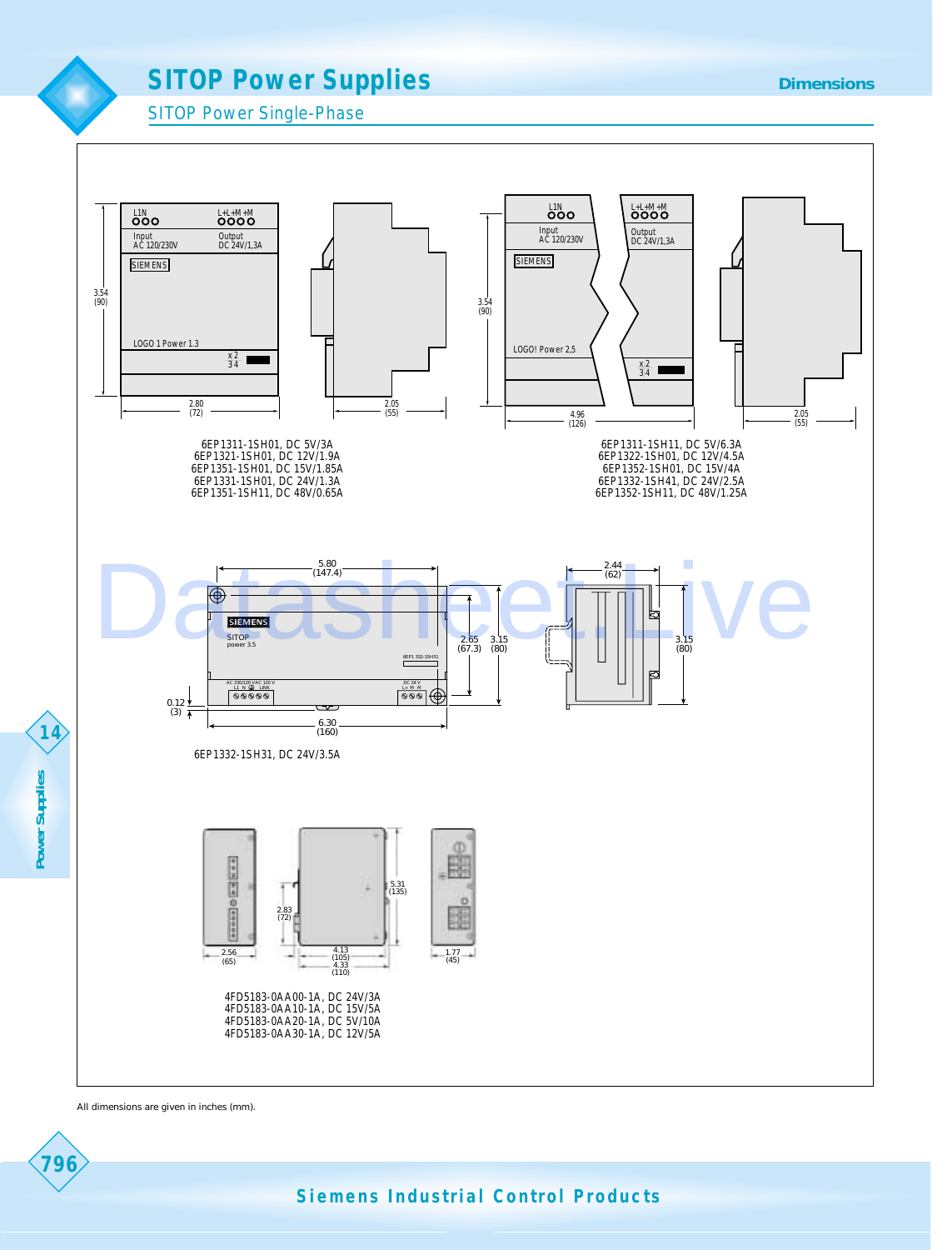**Dimensions**

SITOP Power Single-Phase



All dimensions are given in inches (mm).

**Siemens Industrial Control Products**

**Power Supplies Power Supplies**

**14**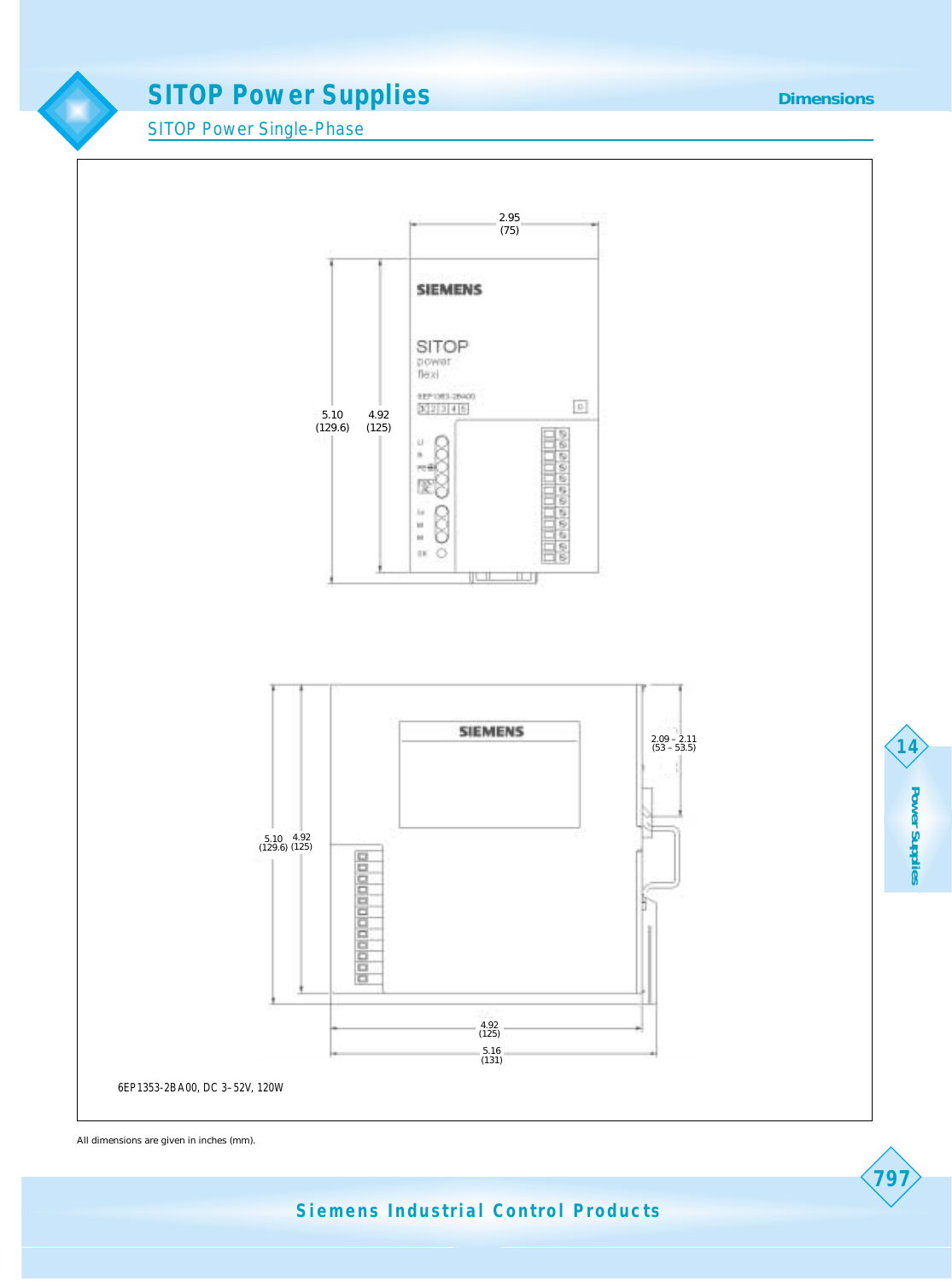#### **Dimensions**

SITOP Power Single-Phase



All dimensions are given in inches (mm).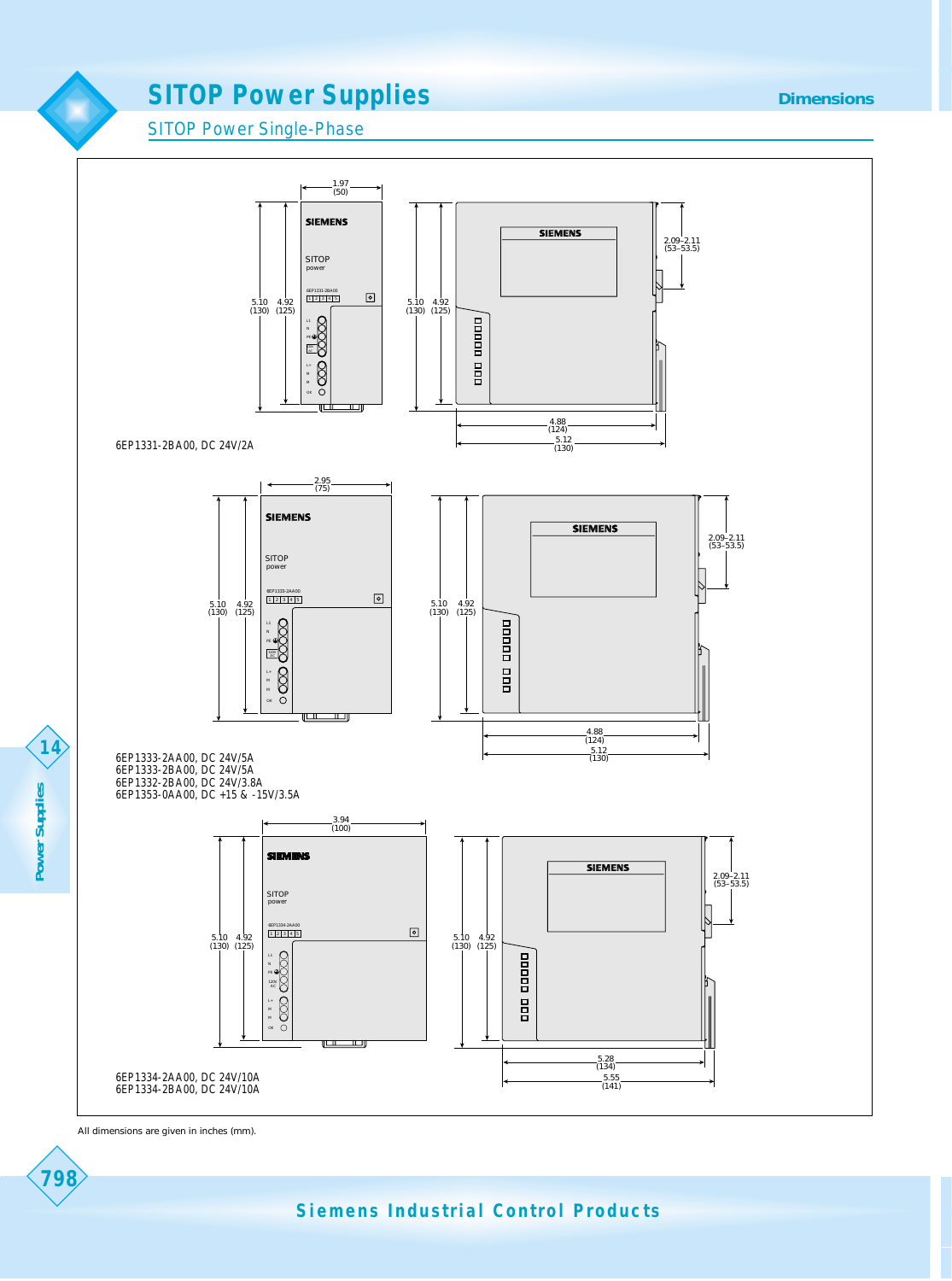**SITOP Power Single-Phase** 

 $\blacksquare$ 



All dimensions are given in inches (mm).

**Power Supplies**

**Power Supplies**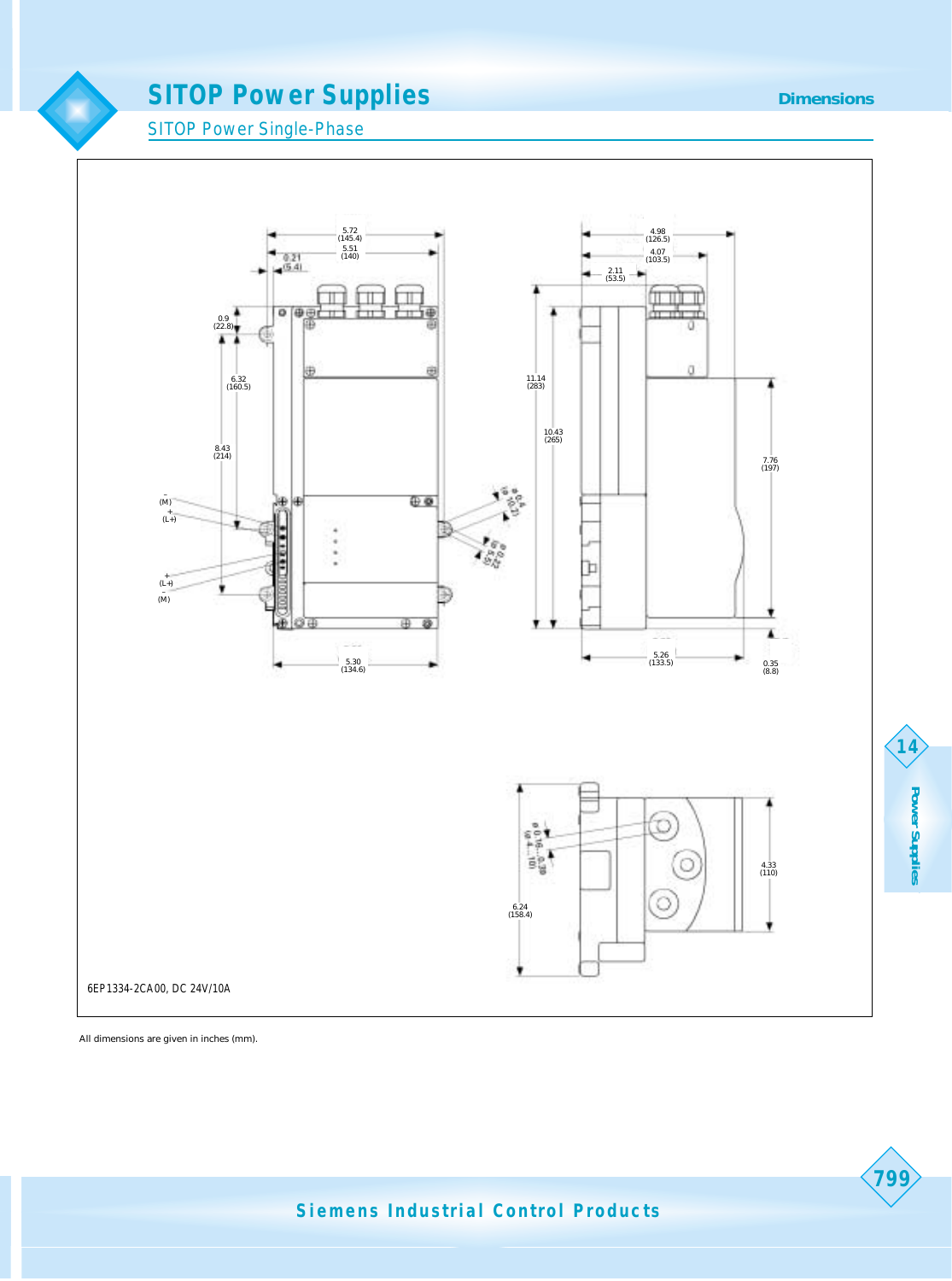SITOP Power Single-Phase



#### 6EP1331-1SL11, DC 24V/2A



#### 6EP1333-1SL11, DC 24V/5A



6EP1334-1SL11, DC 24V/10A 6EP1334-1SH01, DC 24V/10A 6EP1354-1AL01, DC 30V/7A

All dimensions are given in inches (mm).

**Siemens Industrial Control Products**

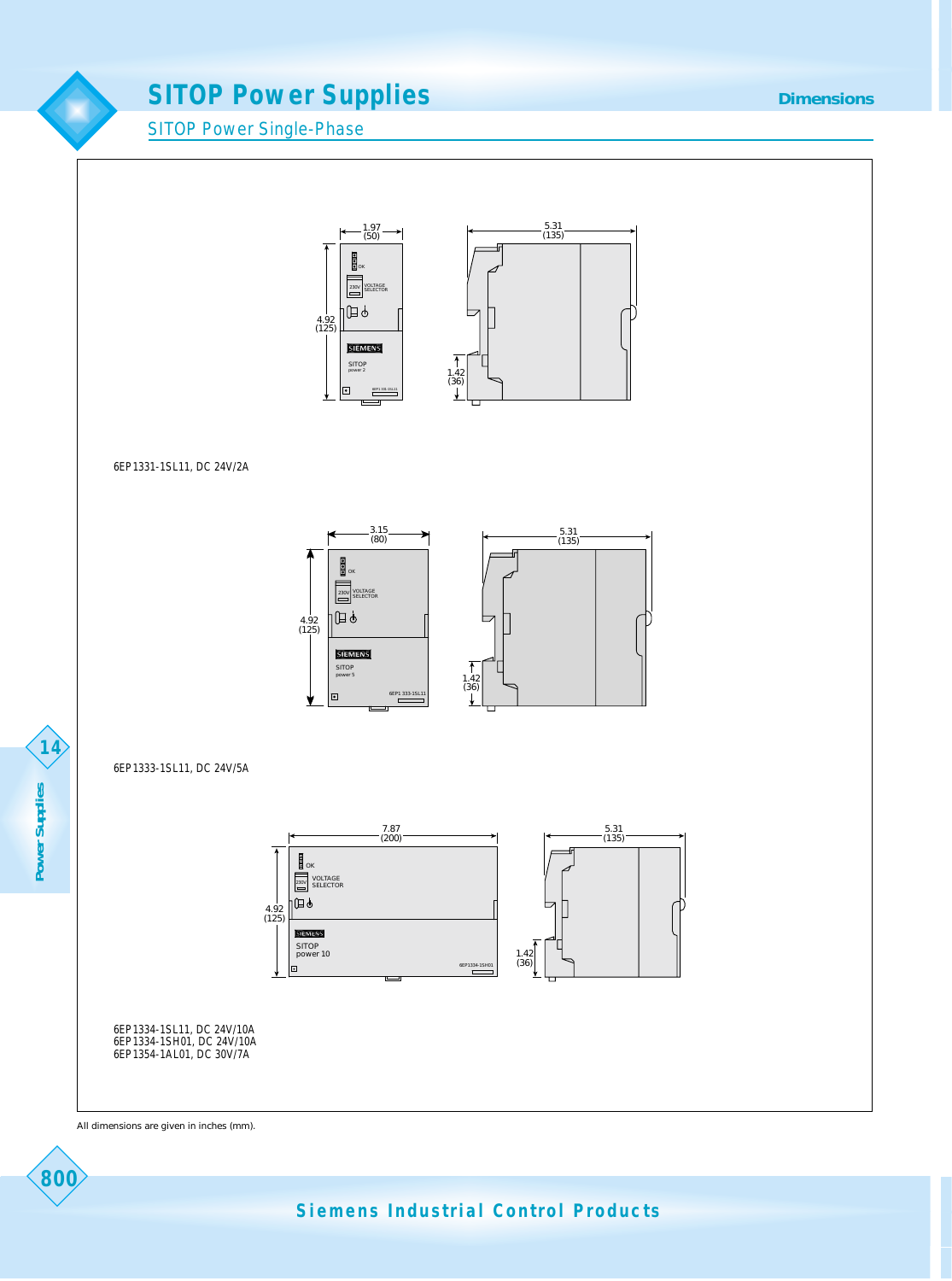#### **Dimensions**

SITOP Power Single-Phase, 2-Phase, 3-Phase



All dimensions are shown in inches (mm).

**Power Supplies**

**Power Supplies** 

**14**

**801**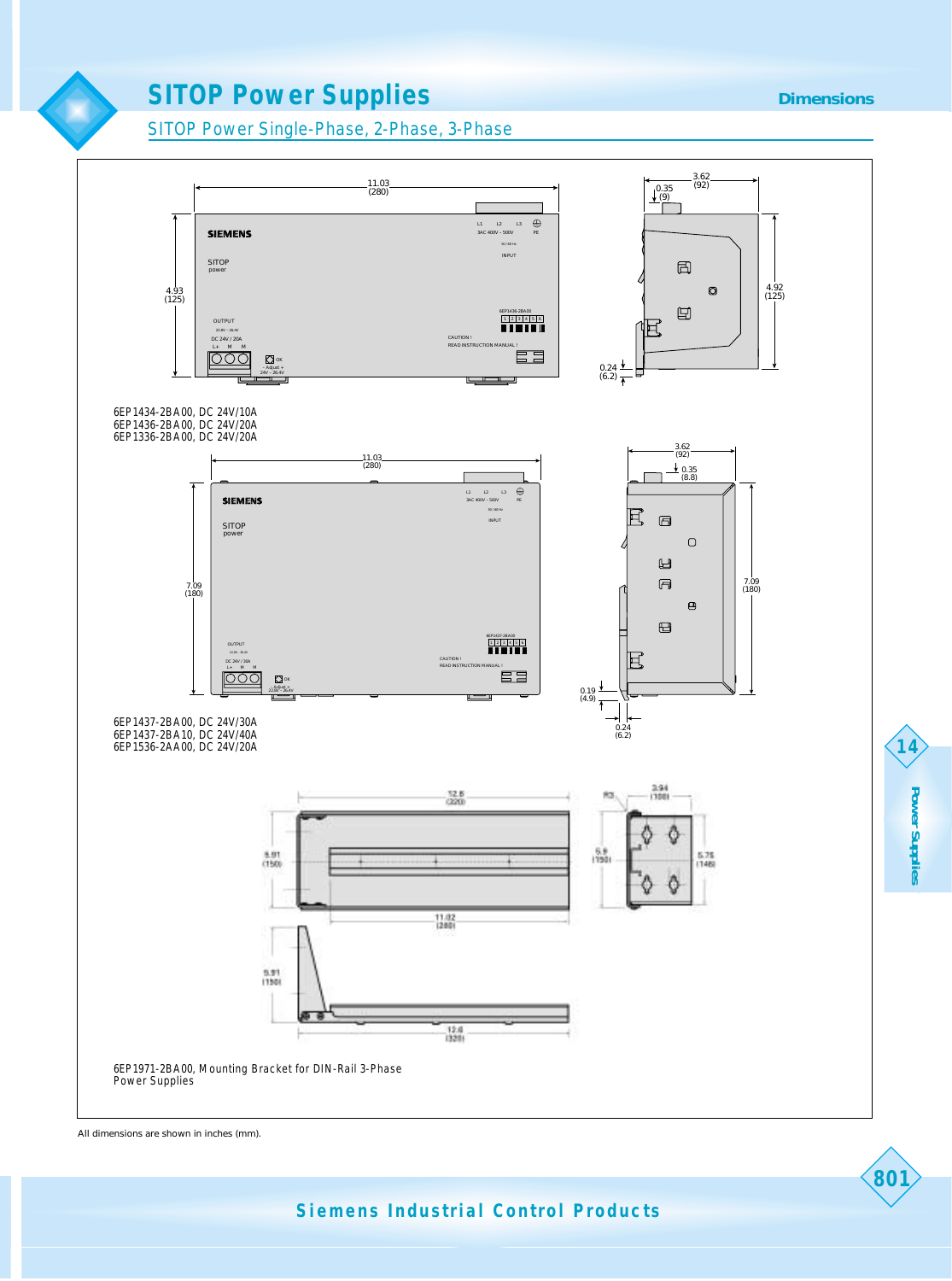#### **Dimensions**

SITOP Power Single-Phase, 3-Phase, UPS for Drives



802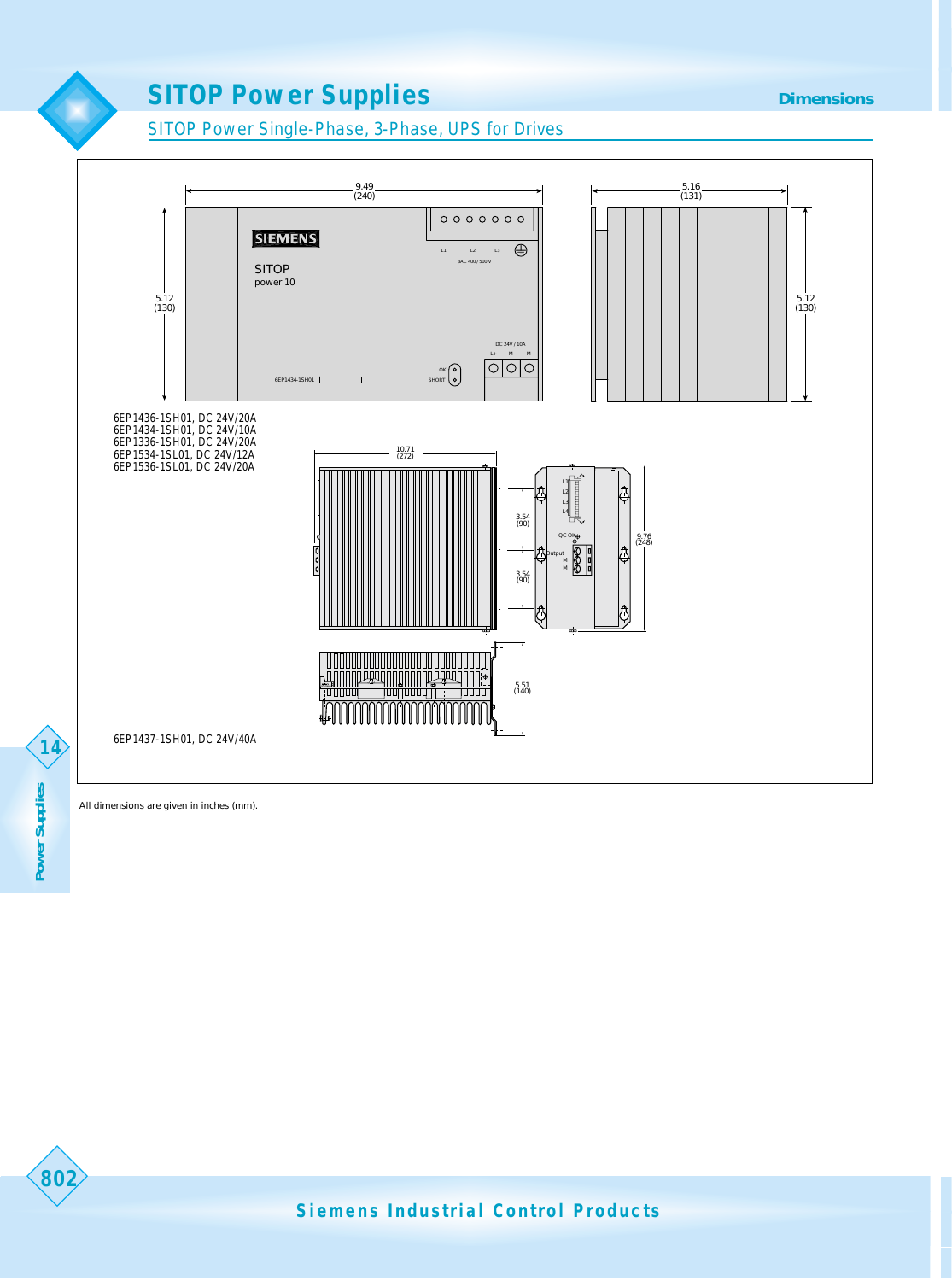#### **Dimensions**

SITOP Power Single-Phase — Flat Line/Universal Line



All dimensions are shown in inches (mm).

**Siemens Industrial Control Products**

**Power Supplies Power Supplies**

**14**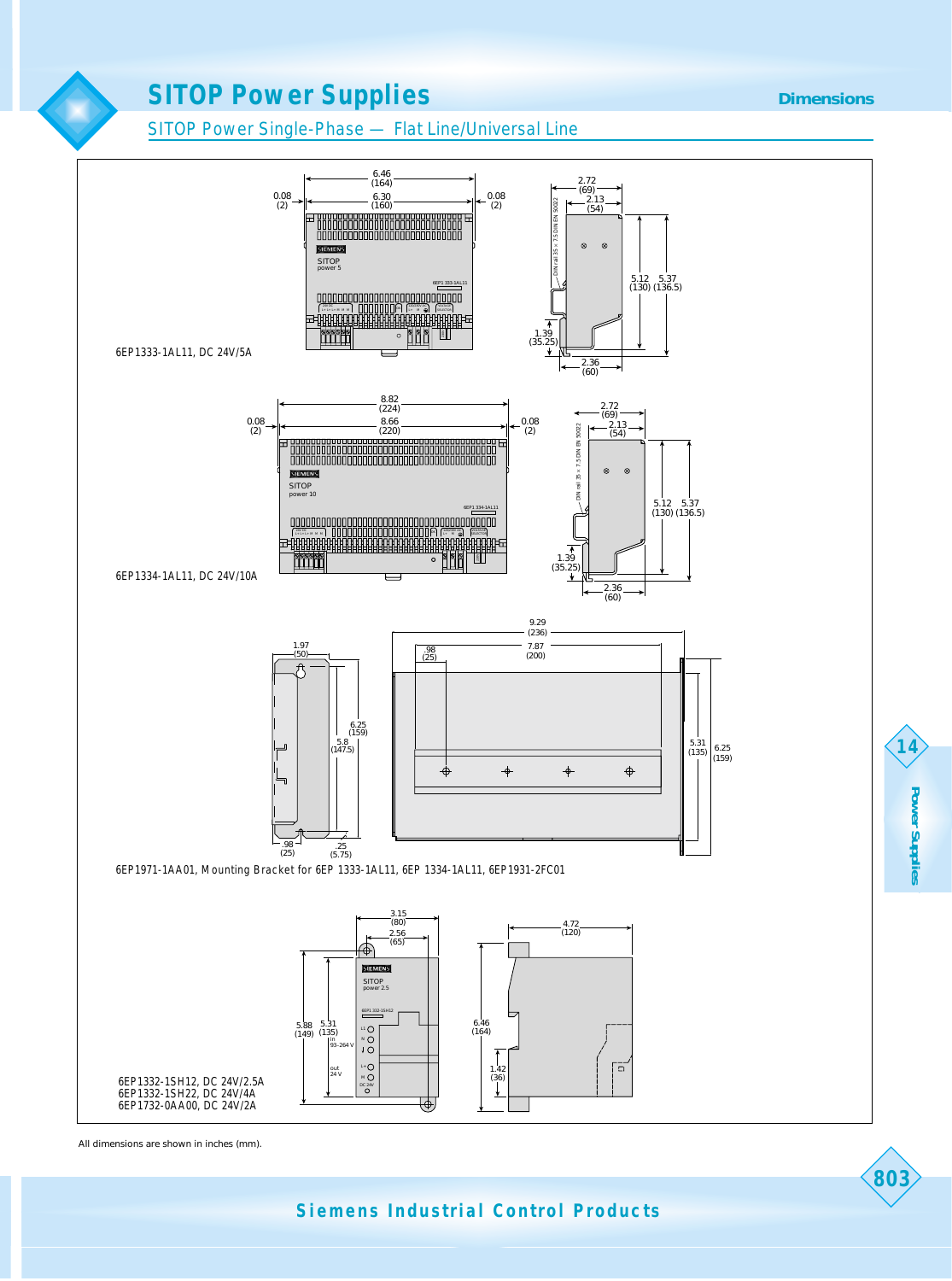SITOP Power UPS/Battery



6EP1931-2FC01, DC UPS Module, DC 24V/40A



**804 Power Supplies** Power Supplies

804

6EP1935-6MED1, DC UPS Battery, DC 24V/7A

All dimensions are given in inches (mm).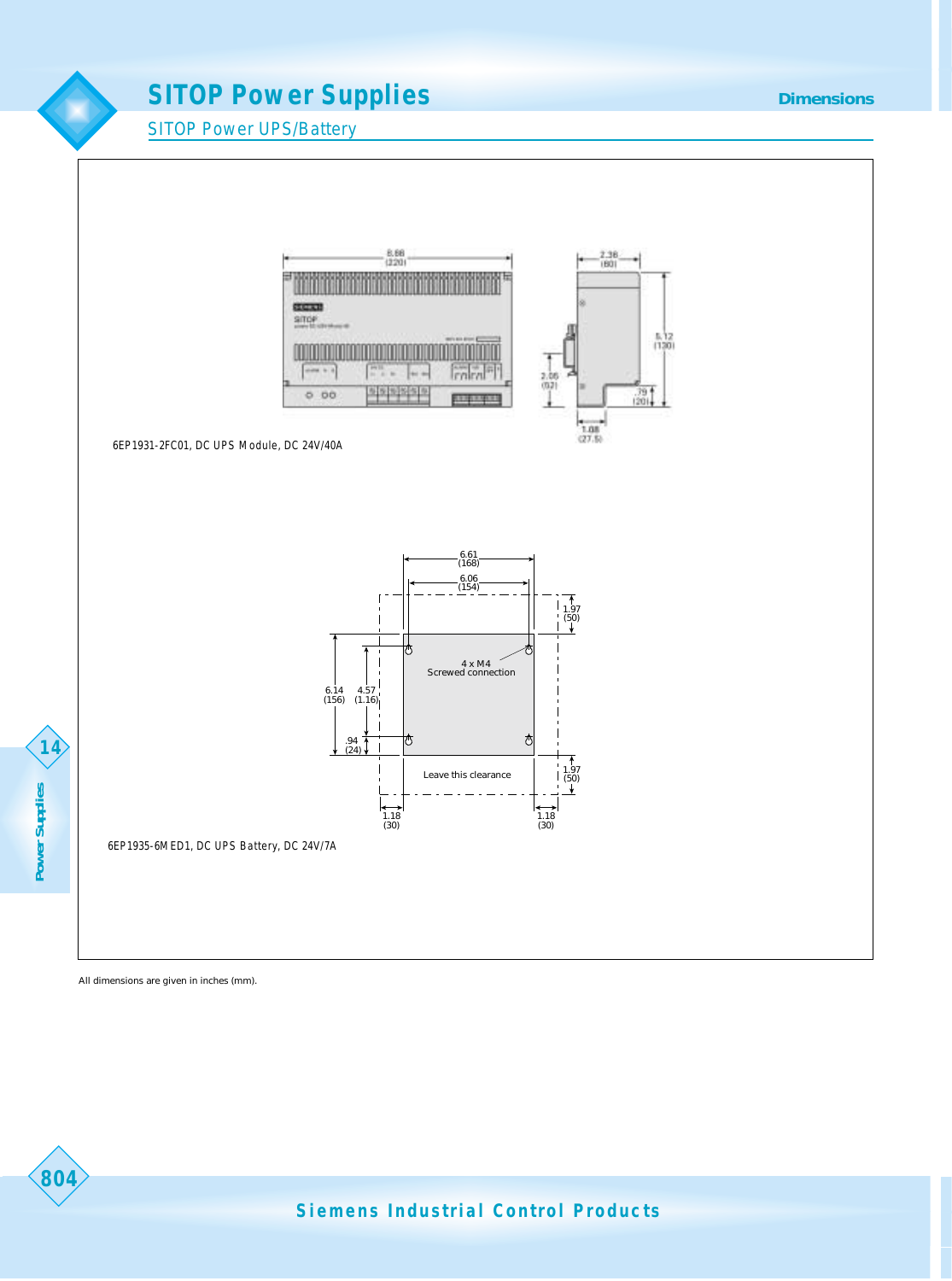



**Siemens Industrial Control Products**

**805**

**Power Supplies**

**Power Supplies**